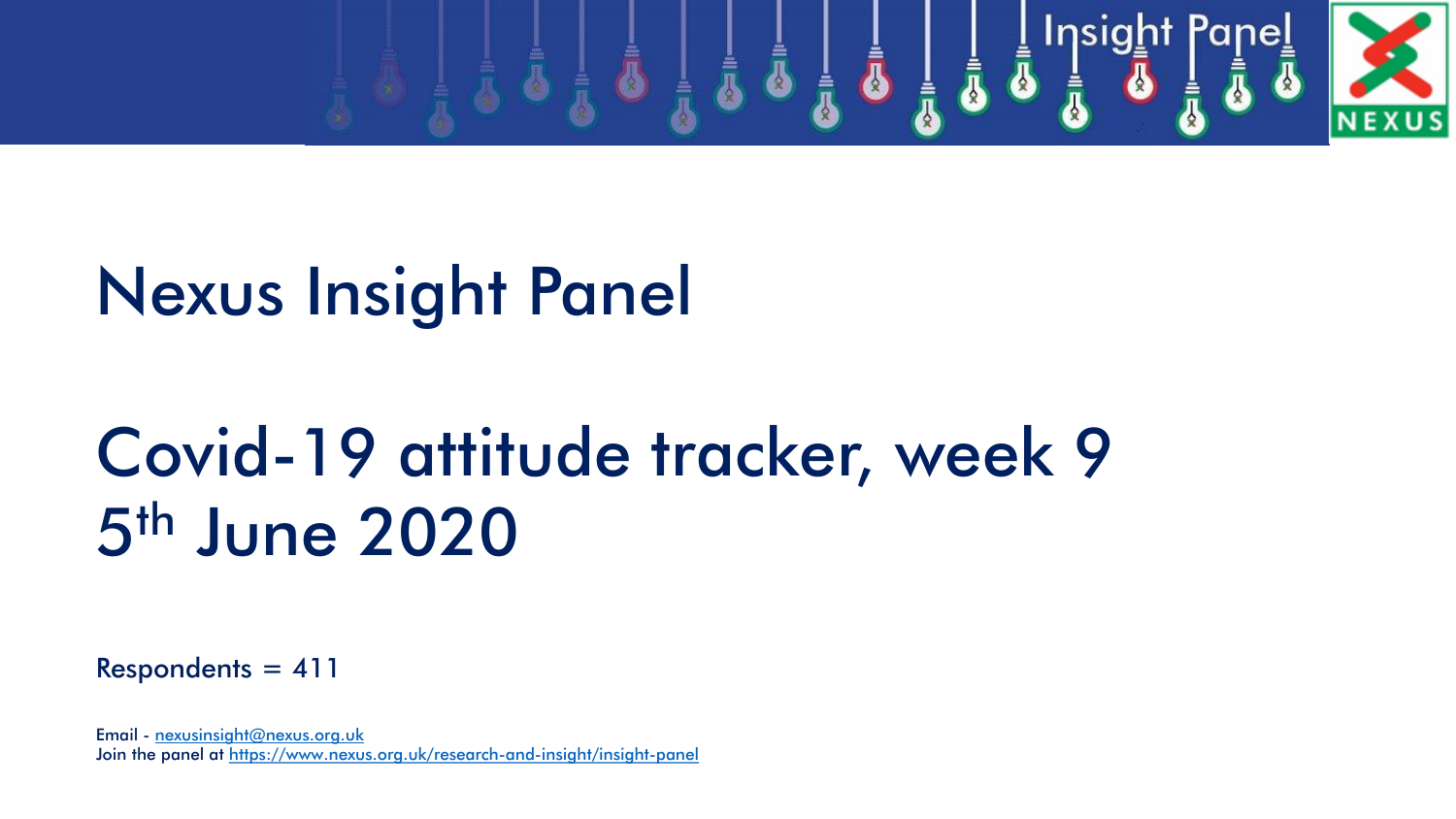

The Government launched the NHS test and trace scheme on 28/05/20. The majority of people understand the scheme (57%) however there are still 2 in 5 people who do not feel they know much about the scheme.



How much do people understand about the NHS test and trace scheme

The Government has announced its Coronavirus NHS test and trace system, to what extent, if at all, would you say you understand it? Base: All respondents n=410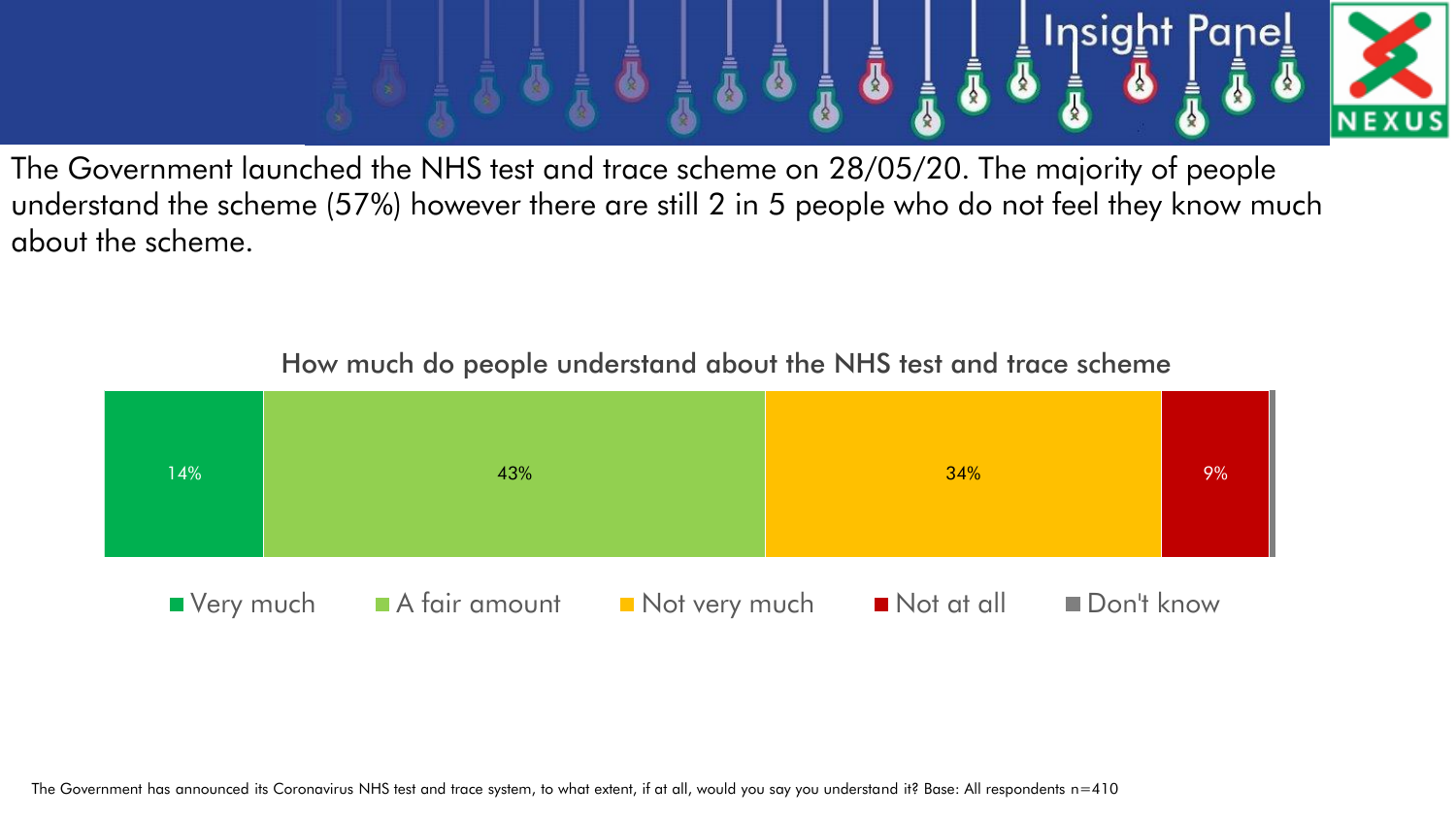

Despite 32% of respondents telling us they would find it difficult to self-isolate, only 3% of respondents would be "not at all willing" to self-isolate if asked to do so by a contact tracer.



If you were asked to do so by a contact tracer, how easy of difficult would it be for you to self-isolate for 14 days? Base: All respondents not self-isolating n=402 If you were asked to do so by an contact tracer, to what extent are you willing or not willing to self-isolate for 14 day? Base: All respondents not self-isolating n=402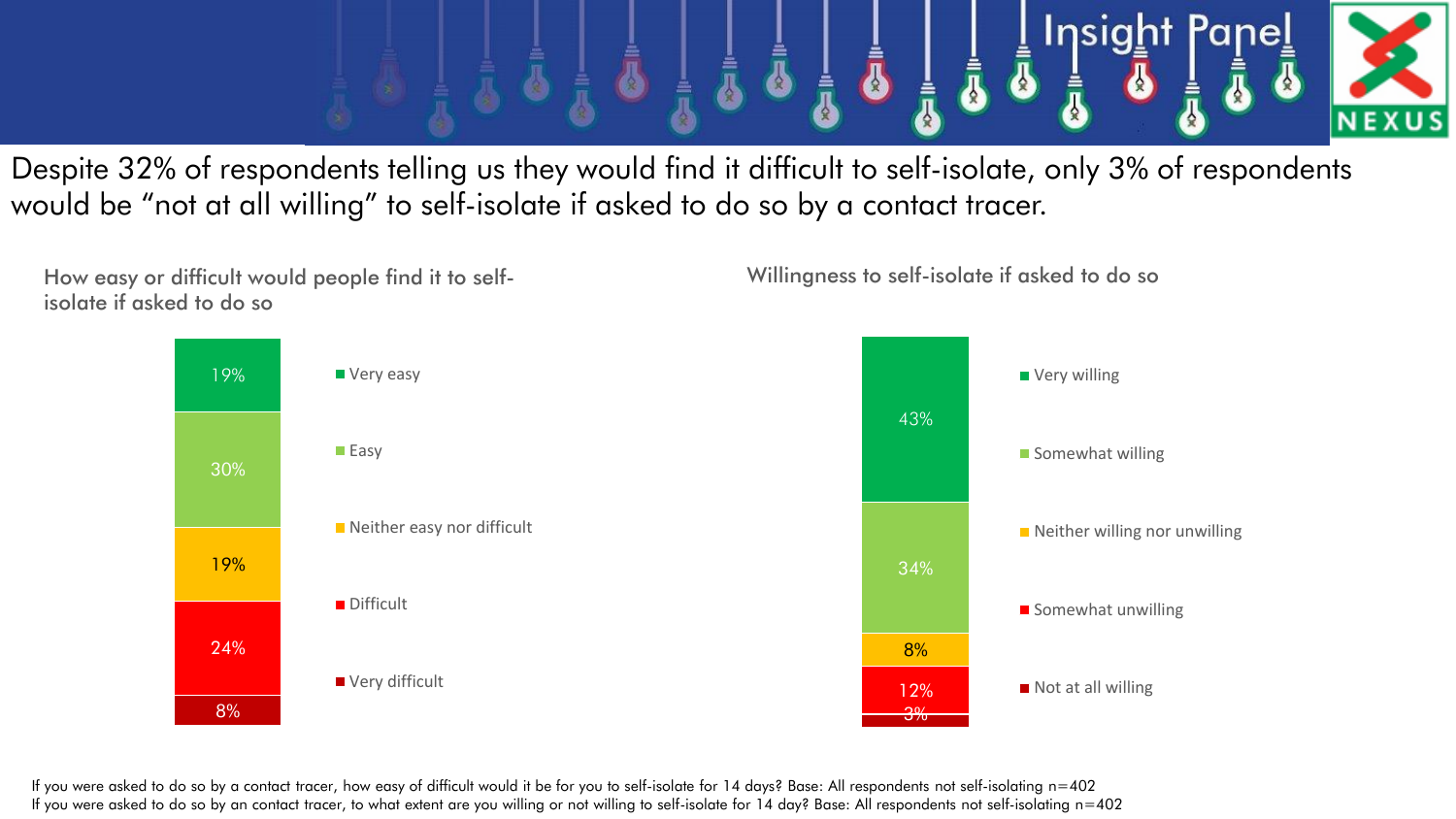

It appears people are more likely to self-isolate if they show signs of infection rather than if they were asked to do so by a contact tracer

% of people who would self-isolate if they develop symptoms of Covid-19

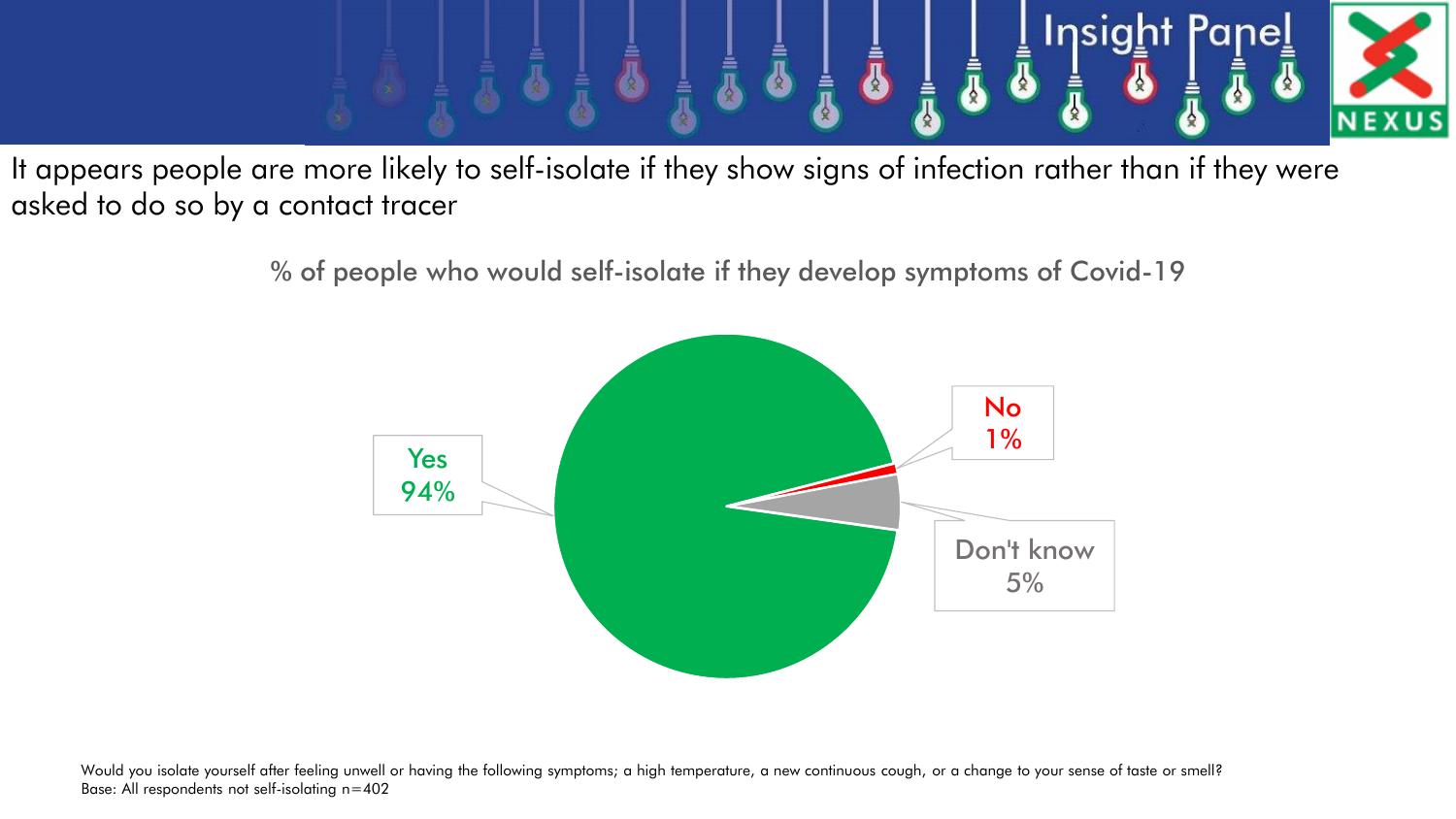

Bus, Metro and the airlines all see a small drop in the percentage of people thinking their response to the pandemic has been "excellent" or "good".



How do you think Bus/Metro/Airlines/Rail have responded to the pandemic? Base: All respondents (excludes don't knows): Bus n=299, Metro n=309, Airline n=289, Rail n=230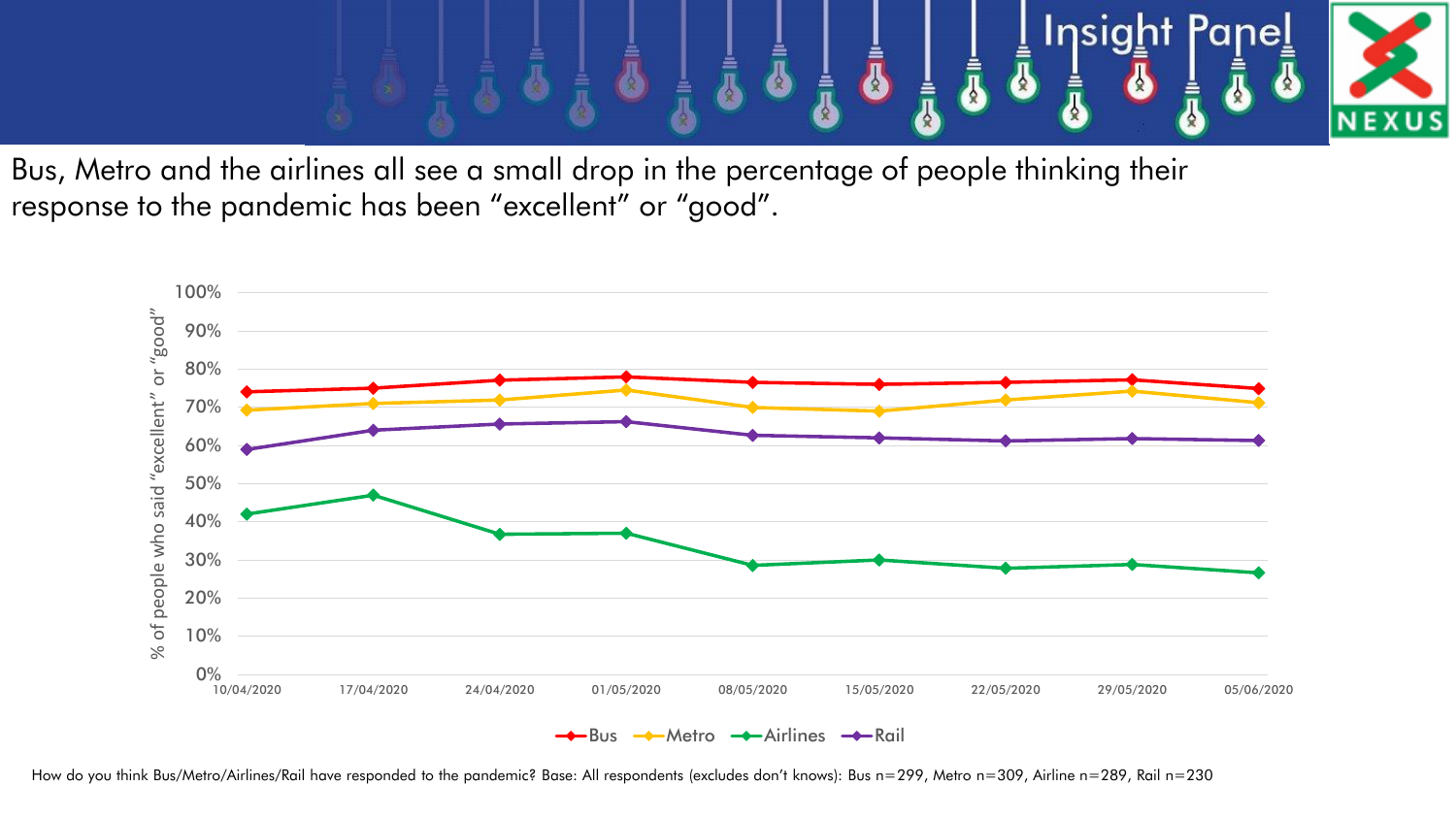

Opinion still shows the majority of people feel metro and the bus companies response to the pandemic has been "good or "excellent".



How do you think Bus/Metro/Airlines/Rail have responded to the pandemic? Base: All respondents (excludes don't knows): Bus n=299, Metro n=309, Airline n=289, Rail n=230)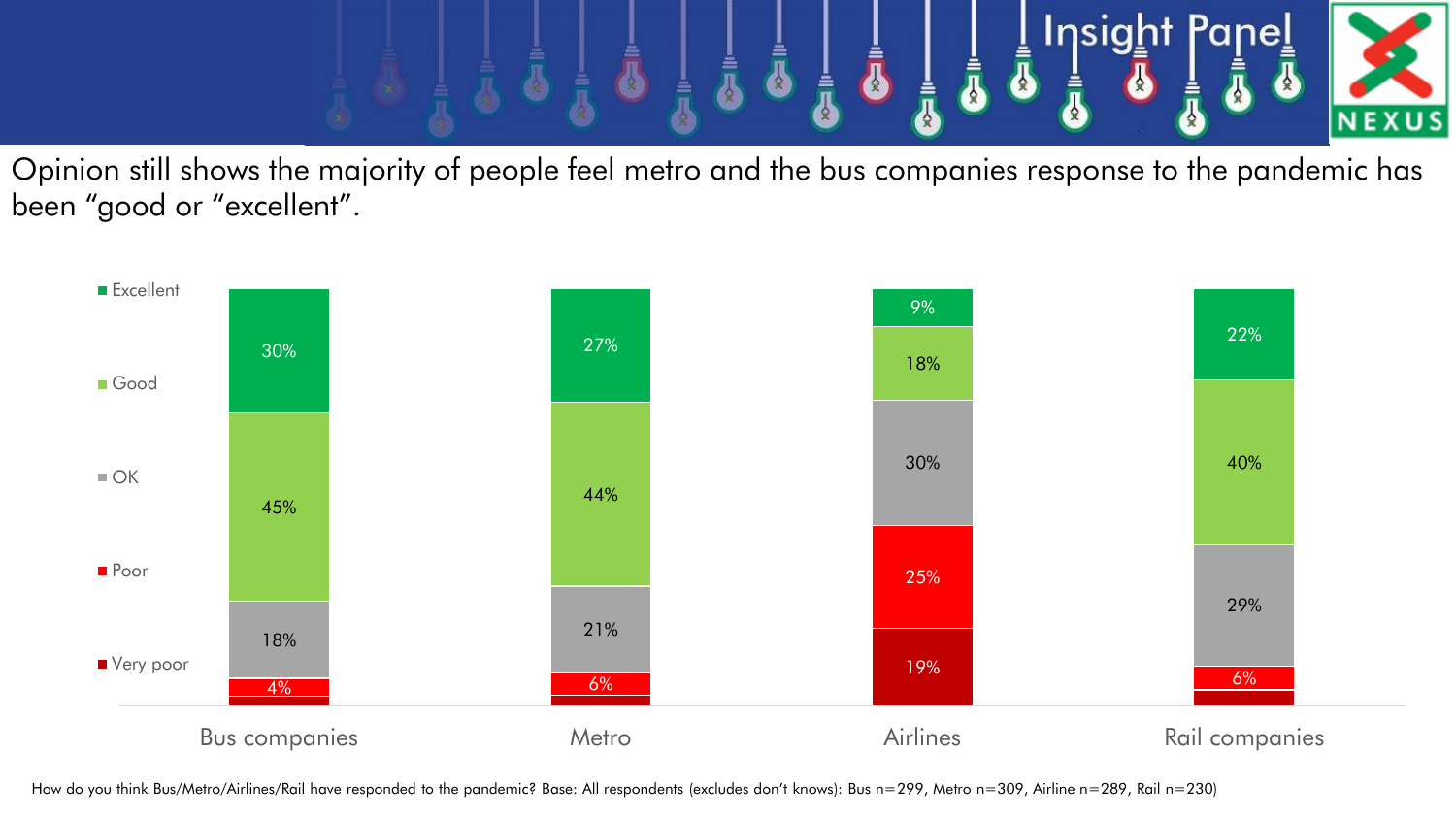

This week saw the percentage of people cycling and walking more increase slightly to their highest levels in 9 weeks.

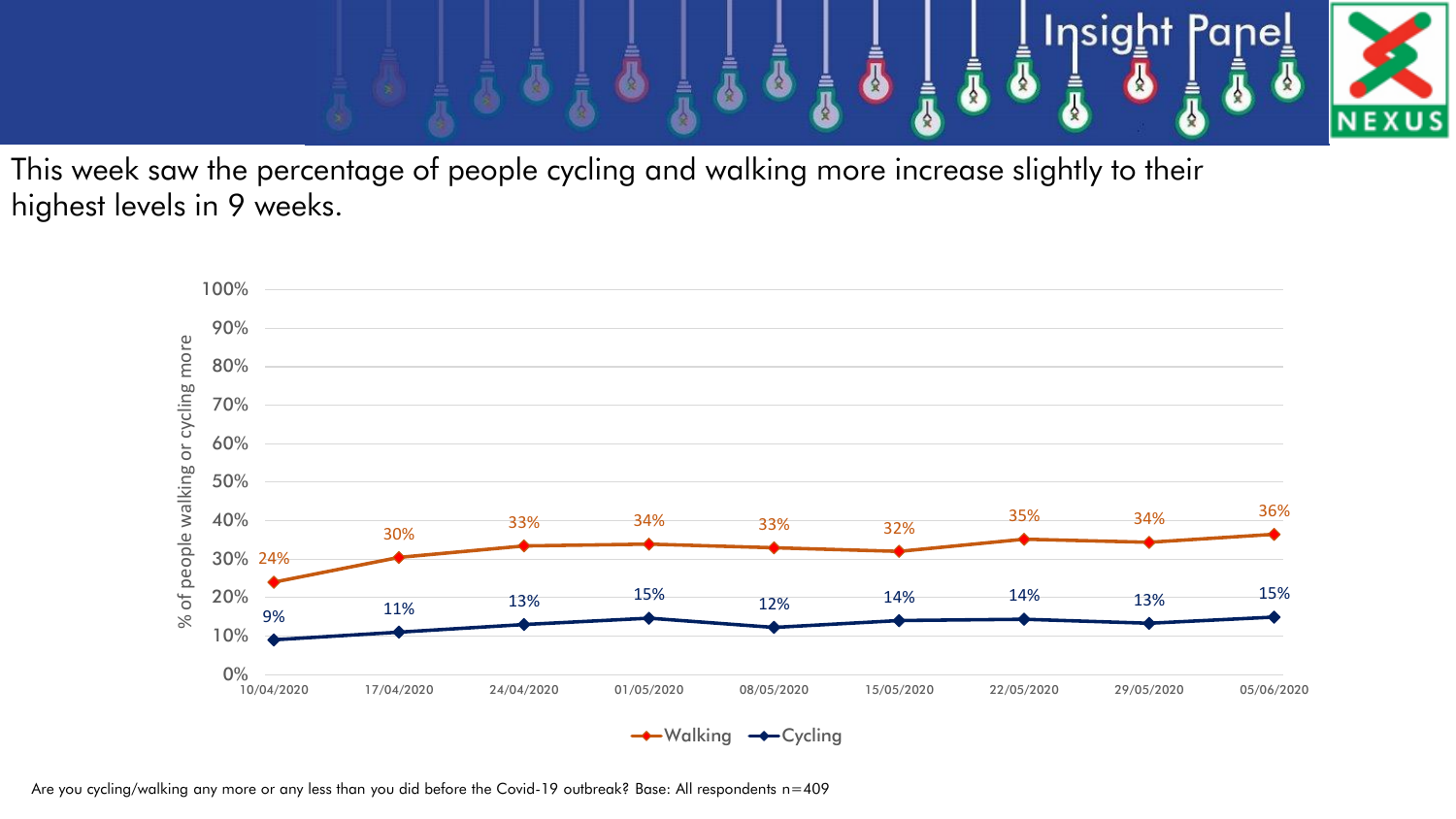

As they carry on walking and cycling more, improved health and fitness levels are still being reported. With over half of respondents thinking they will walk more following the pandemic this will have a positive impact on the health of the region



Have you experienced any health benefits from walking or cycling more? Base: Respondents who said they are walking/cycling more (Walking n=140, Cycling n=56)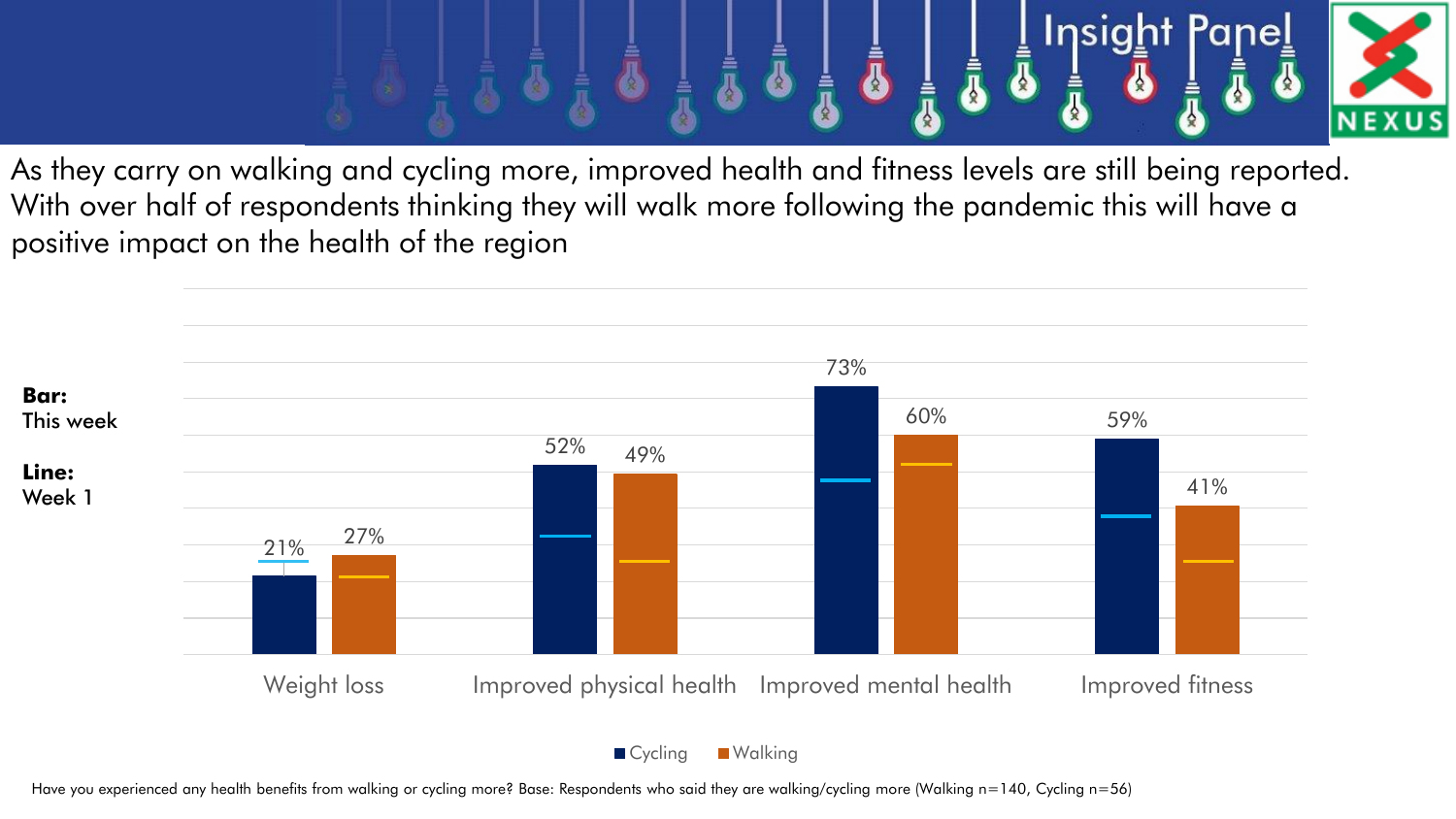

No change in the average mood this week which remains at 6.7 out of 10.



How would you rate your mood today? (0 to 10 Very poor to excellent) Base: All respondents n=408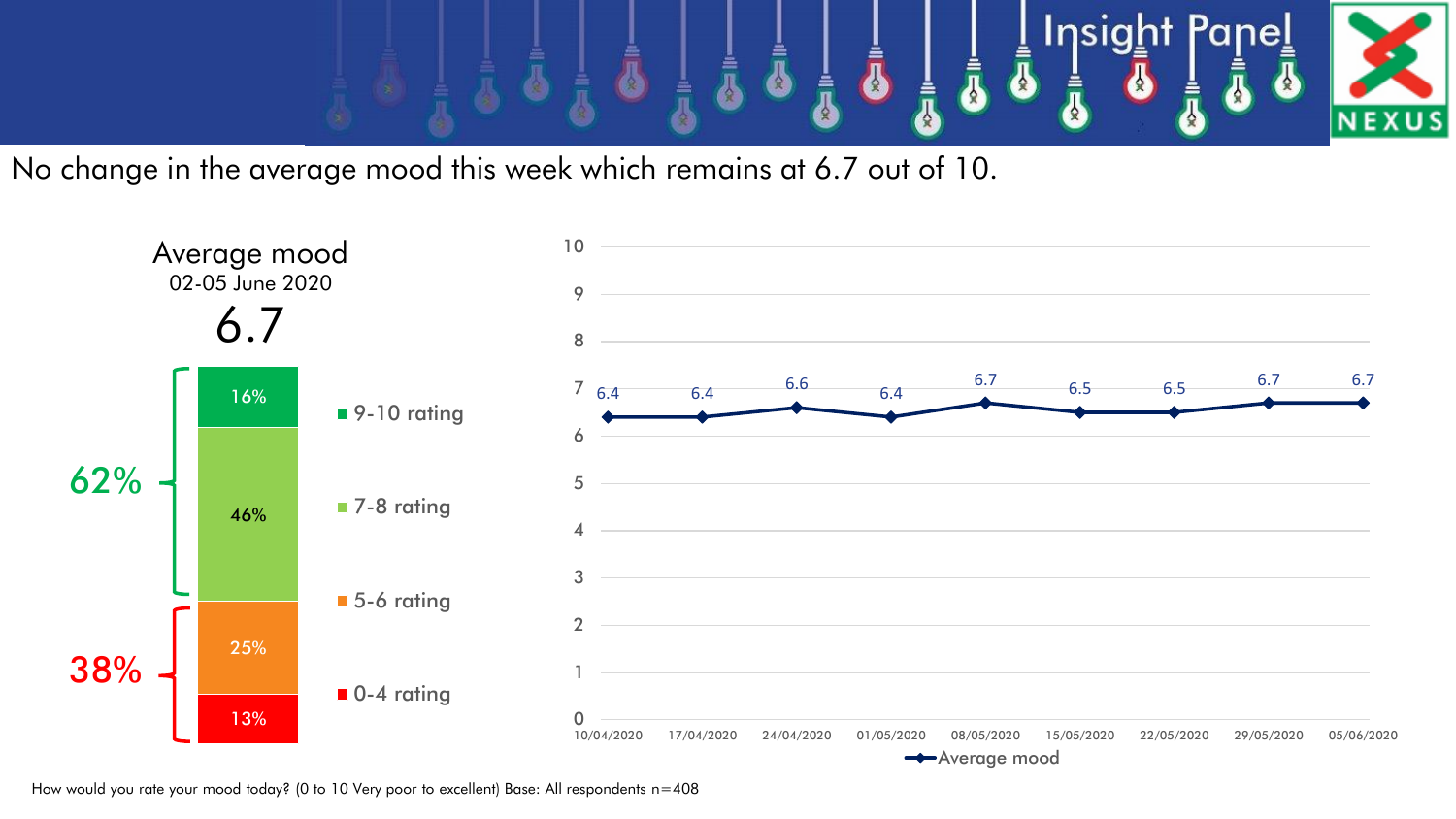

Following a weekend of good weather and an easing of lockdown restrictions, there is a significant increase in the proportion of people who think "the worst is yet to come". It marks only the second time this has increased over the 9 weeks of the survey.

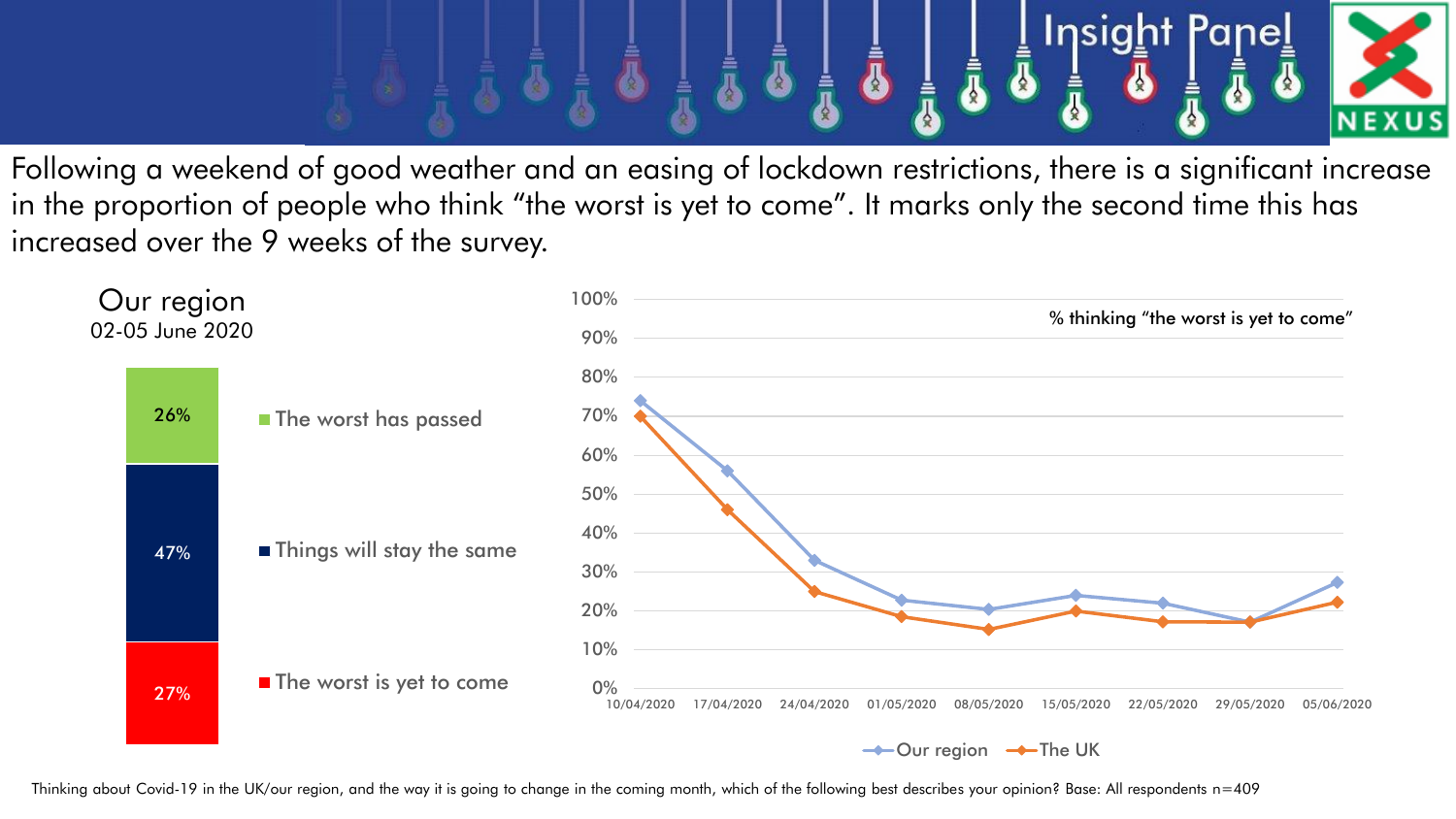

The increase in confidence observed last week that "the worst has passed" regarding Covid-19 appears to have waned. The proportion of people thinking "the worst is yet to come" reaches its highest level since the beginning of May.

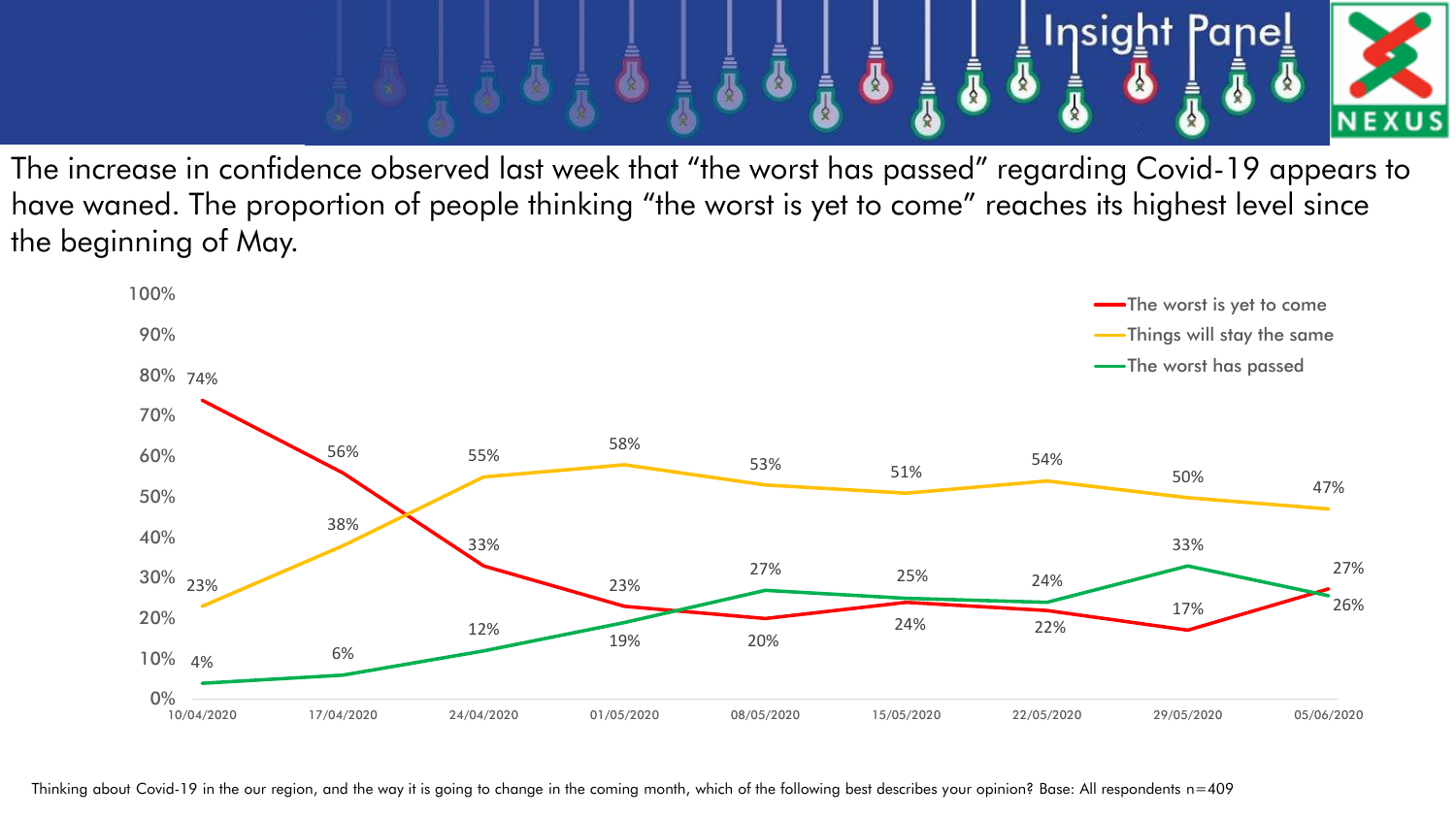

Three weeks of decline in people "extremely" or "moderately" concerned about Covid-19 has been halted this week with an increase up to 83%.

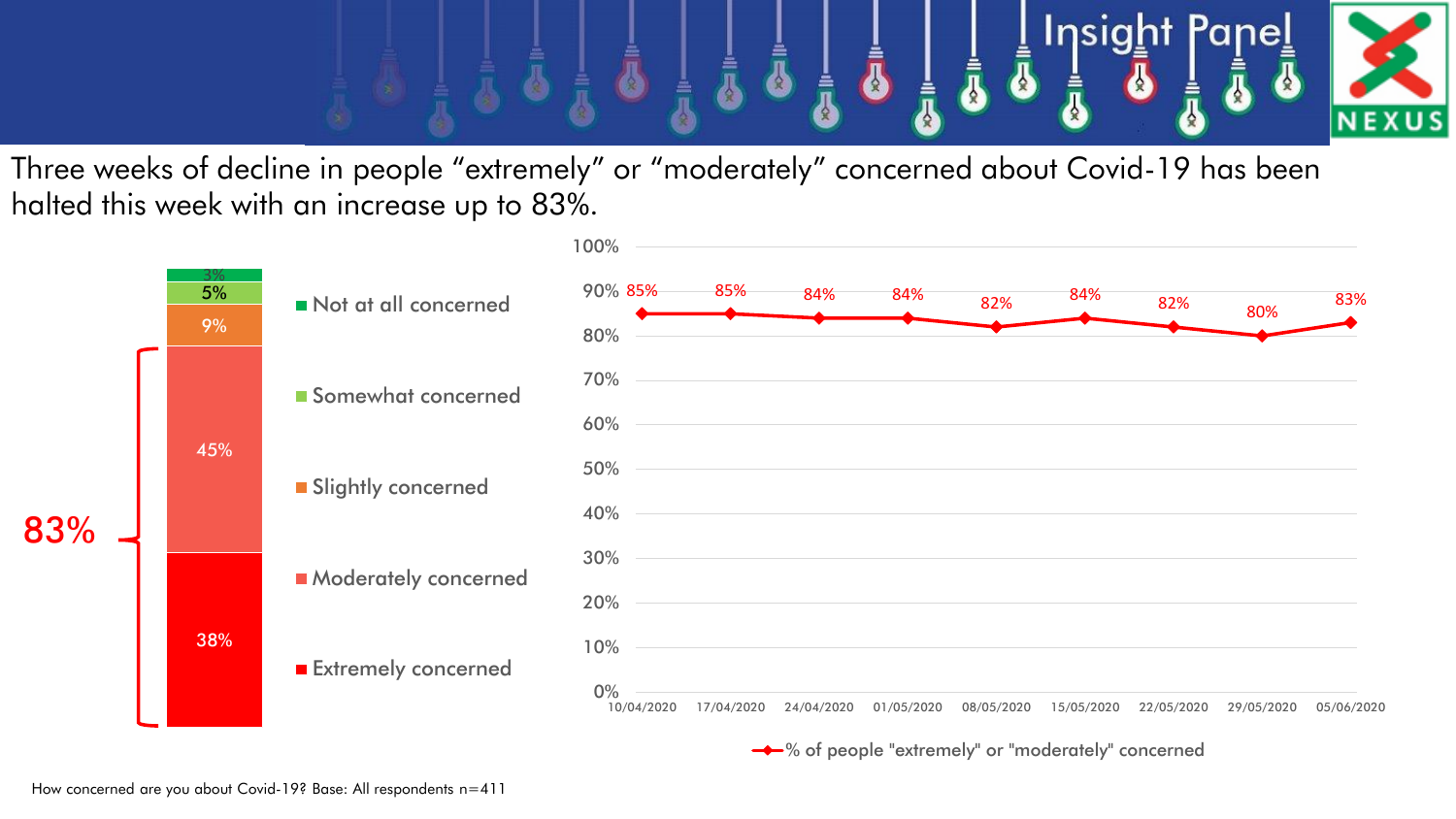

This week sees a small rise in the proportion of people looking to book a UK holiday, go on a day out or go to a restaurant. We see a slight fall in those planning to go to a restaurant.



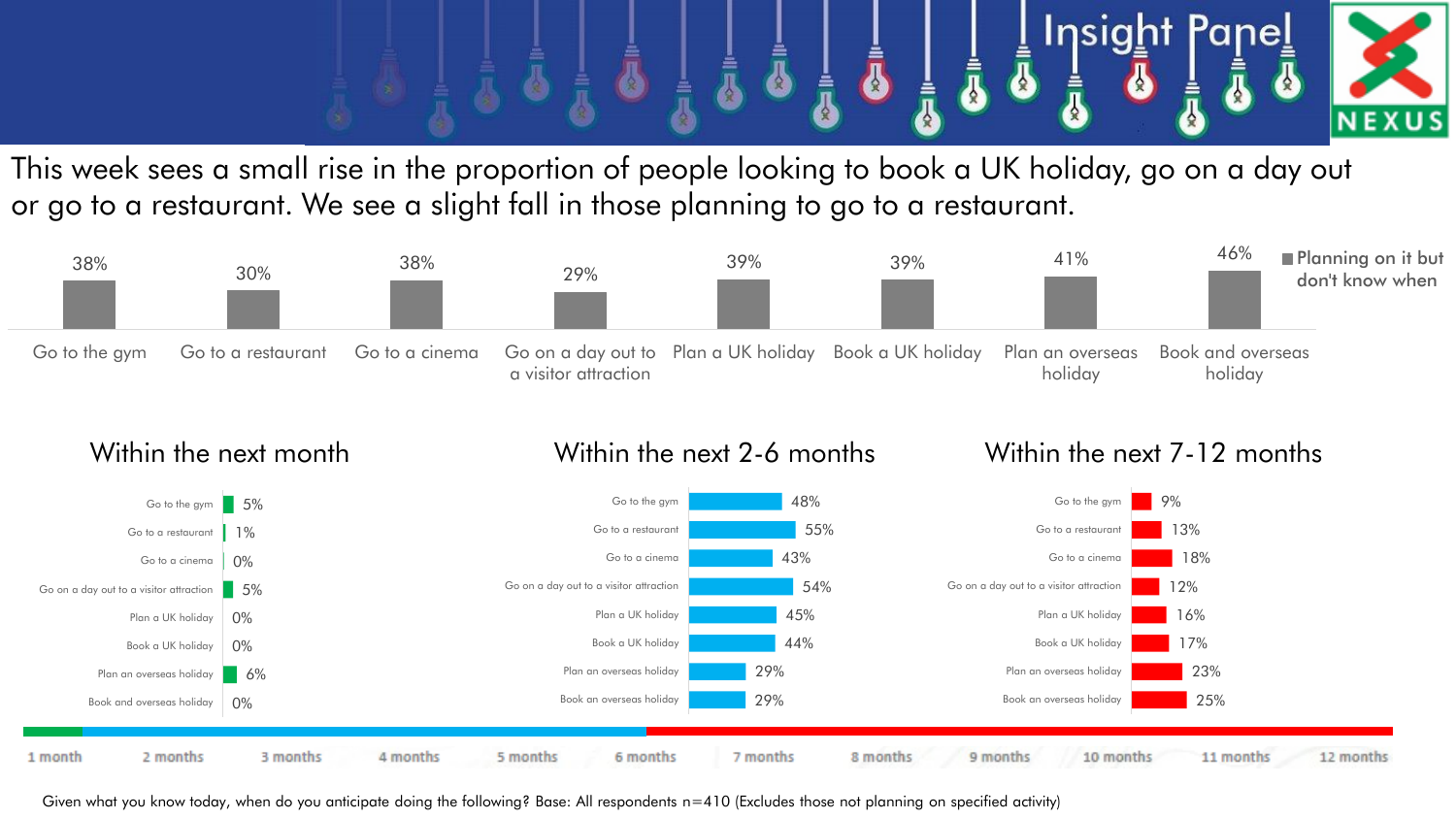

We can report there is very little change this week with regards to travel expectations.

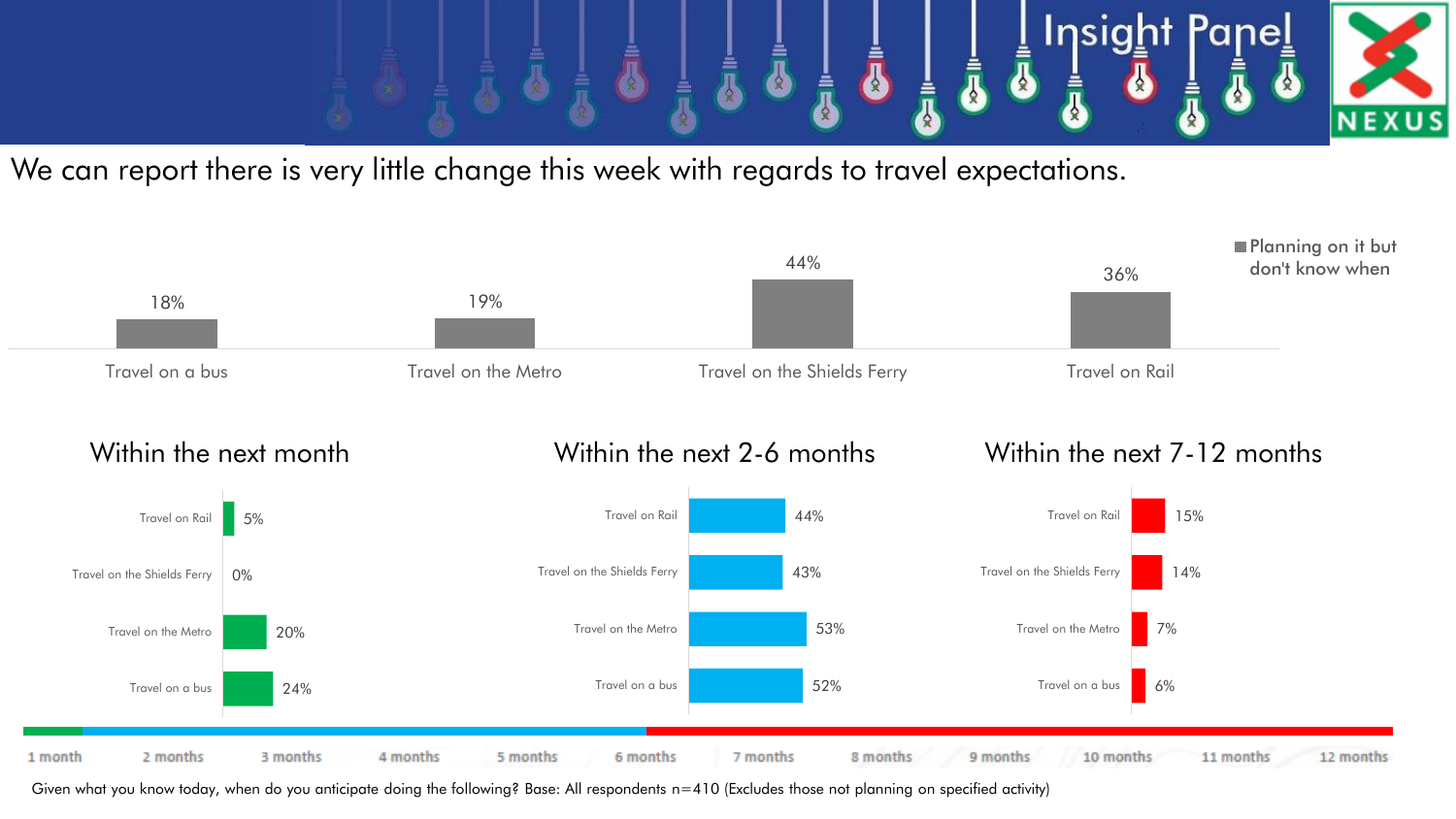

The majority of respondents tell us they will next travel on a bus or the Metro within the next 6 months, with those "planning on it but don't know when", remaining fairly constant.

When will you next travel on a bus?



When will you next travel on the Metro?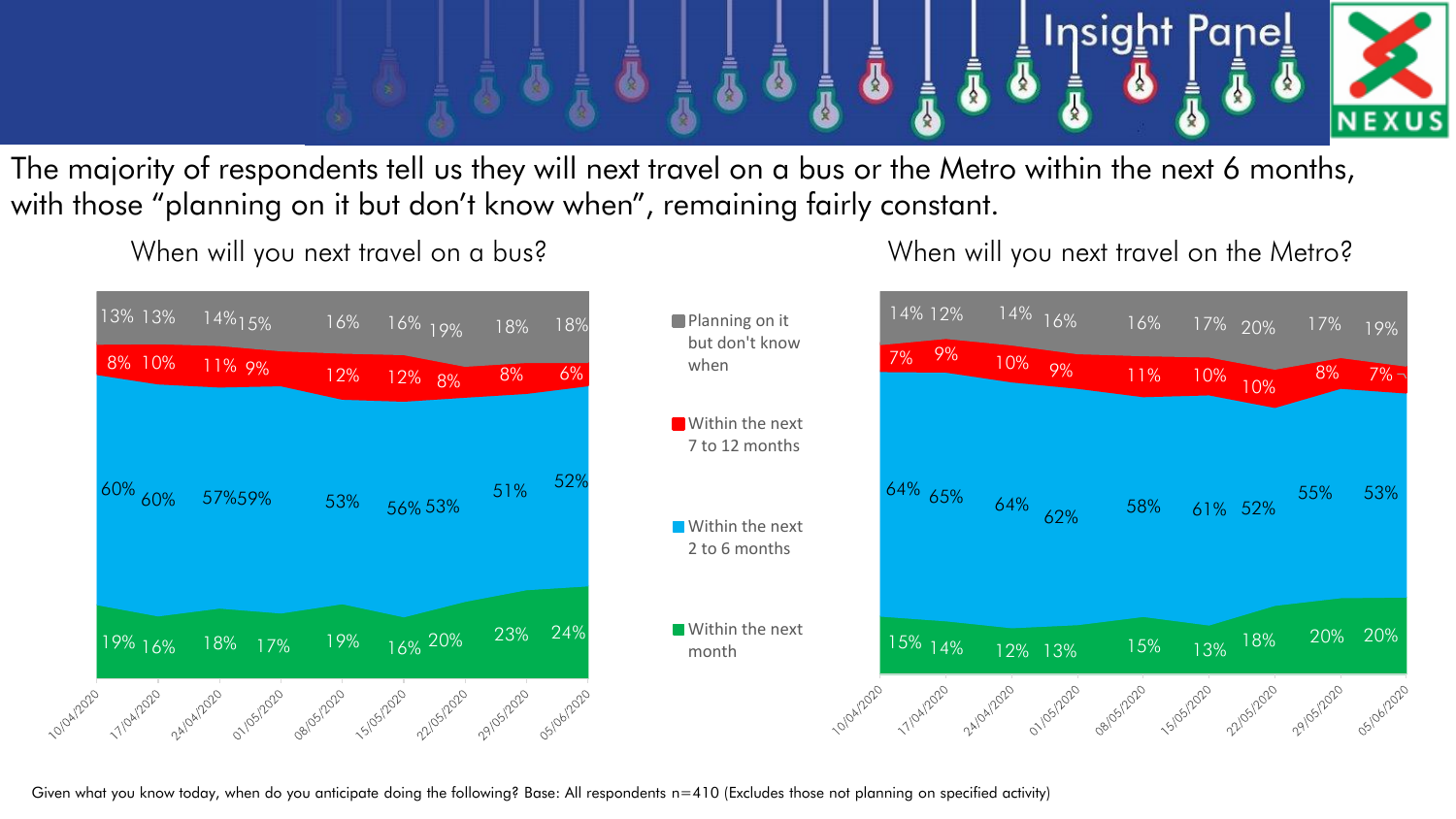

The average expected date for a return to public transport still appears to be in the middle of September for both bus and Metro.



Expected point of using **Bus** (average)



Expected point of using **Metro** (average)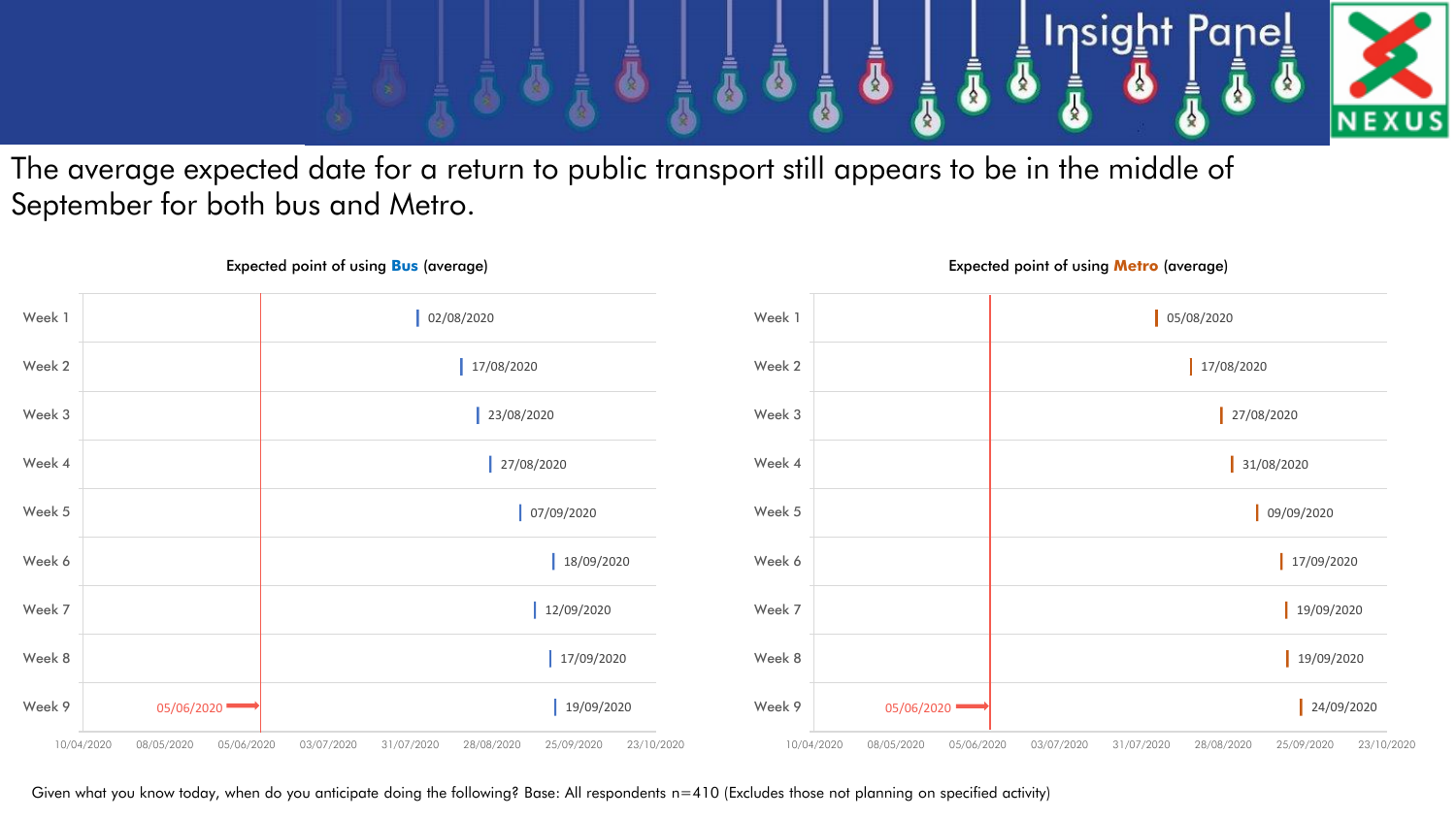

The expected use of the Shields Ferry and rail appears to be slightly later than the Metro or bus by a couple of weeks.



# Expected point of using **Ferry** (average)

Given what you know today, when do you anticipate doing the following? Base: All respondents n=410 (Excludes those not planning on specified activity)

#### Expected point of using **Rail** (average)

01/09/2020

08/09/2020

15/09/2020

30/09/2020

02/10/2020

29/09/2020

01/10/2020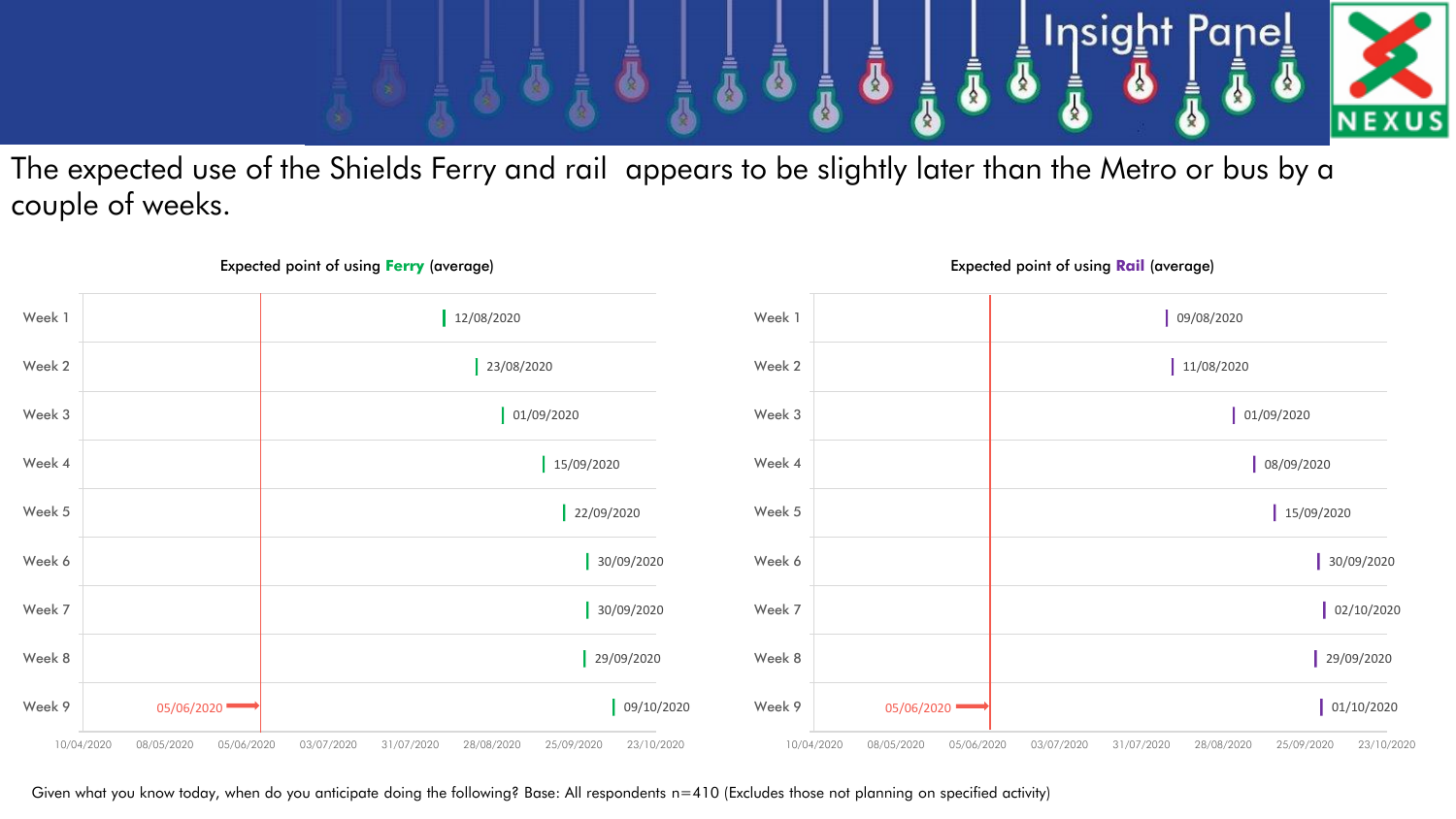

When we look at leisure activities, going to the cinema appears to be the activity with the longest lead time. This may be due to worries regarding spending a prolonged period in an enclosed space with other people, whereas there has been much press coverage on how restaurants are making themselves "Covid Secure".

|                            |                          |            | $\sim$     |            |            |  |  |
|----------------------------|--------------------------|------------|------------|------------|------------|--|--|
| Go to the gym              |                          |            |            | 13/09/2020 |            |  |  |
| Go to a restaurant         |                          |            | 27/09/2020 |            |            |  |  |
| Go to the cinema           |                          |            |            | 19/10/2020 |            |  |  |
| Go to a visitor attraction |                          |            |            | 20/09/2020 |            |  |  |
| Plan a UK holiday          |                          |            |            | 12/10/2020 |            |  |  |
| Book a UK holiday          |                          |            |            | 15/10/2020 |            |  |  |
| Plan an overseas holiday   |                          |            |            | 01/11/2020 |            |  |  |
| Book an overseas holiday   | 05/06/2020               |            |            |            | 22/11/2020 |  |  |
|                            | 10/04/2020<br>30/05/2020 | 19/07/2020 | 07/09/2020 | 27/10/2020 | 16/12/2020 |  |  |

Expected point of doing each activity (average)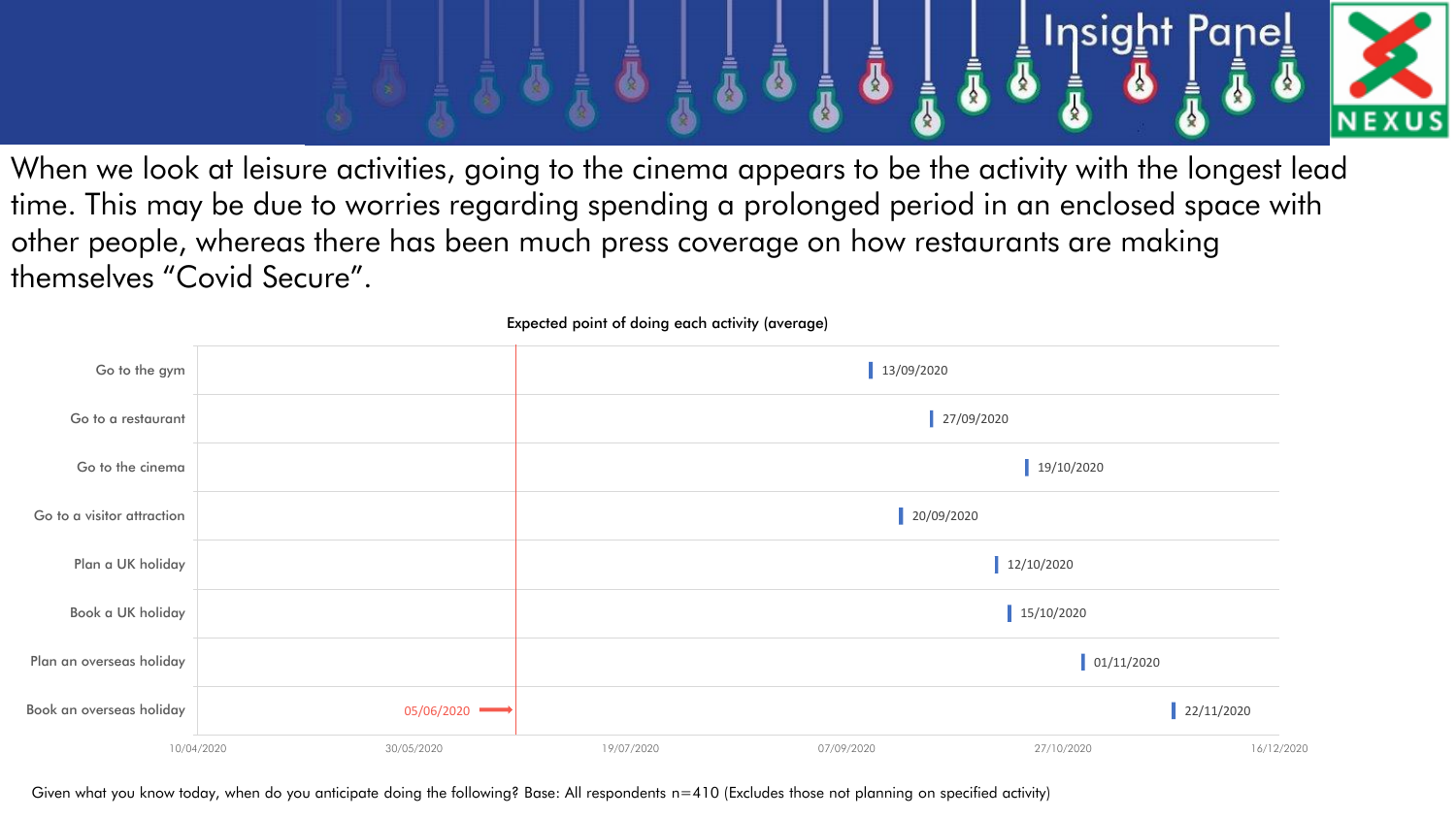

The average date people feel they will next do each activity has remained fairly constant for 3 weeks now.

| Week 1 |            | ■ 30/06/2020              |            |            |  |  |  |  |
|--------|------------|---------------------------|------------|------------|--|--|--|--|
| Week 2 |            | $\blacksquare$ 31/07/2020 |            |            |  |  |  |  |
| Week 3 |            |                           | 19/08/2020 |            |  |  |  |  |
| Week 4 |            | 13/09/2020                |            |            |  |  |  |  |
| Week 5 |            | ■ 20/09/2020              |            |            |  |  |  |  |
| Week 6 |            | $\blacksquare$ 08/09/2020 |            |            |  |  |  |  |
| Week 7 |            | ■ 08/09/2020              |            |            |  |  |  |  |
| Week 8 |            | 11/09/2020                |            |            |  |  |  |  |
| Week 9 | 05/06/2020 |                           |            | 13/09/2020 |  |  |  |  |

# Expected point of going to the cinema (average)

| Week 8<br>Week 9 | 05/06/2020   |             |                           | $\blacksquare$ 20/10/2020<br>19/10/2020 |  |  |  |  |
|------------------|--------------|-------------|---------------------------|-----------------------------------------|--|--|--|--|
| Week 7           |              |             |                           | 11/10/2020                              |  |  |  |  |
| Week 6           |              |             |                           | 13/10/2020                              |  |  |  |  |
| Week 5           |              |             | $\blacksquare$ 05/10/2020 |                                         |  |  |  |  |
| Week 4           |              |             | ■ 28/09/2020              |                                         |  |  |  |  |
| Week 3           |              | 14/09/2020  |                           |                                         |  |  |  |  |
| Week 2           |              | 121/08/2020 |                           |                                         |  |  |  |  |
| Week 1           | ■ 30/07/2020 |             |                           |                                         |  |  |  |  |

|        |                          | Expected point of going to a restaurant (average) |                           |              |            |  |  |  |
|--------|--------------------------|---------------------------------------------------|---------------------------|--------------|------------|--|--|--|
| Week 1 |                          |                                                   | $\blacksquare$ 21/07/2020 |              |            |  |  |  |
| Week 2 |                          |                                                   | $\blacksquare$ 02/08/2020 |              |            |  |  |  |
| Week 3 |                          |                                                   | $\blacksquare$ 31/08/2020 |              |            |  |  |  |
| Week 4 |                          |                                                   | ■ 28/08/2020              |              |            |  |  |  |
| Week 5 |                          |                                                   | $\blacksquare$ 04/09/2020 |              |            |  |  |  |
| Week 6 |                          |                                                   |                           | ■ 30/09/2020 |            |  |  |  |
| Week 7 |                          |                                                   | 17/09/2020                |              |            |  |  |  |
| Week 8 |                          |                                                   | ■ 22/09/2020              |              |            |  |  |  |
| Week 9 | 05/06/2020               |                                                   |                           | ■ 27/09/2020 |            |  |  |  |
|        | 10/04/2020<br>30/05/2020 | 19/07/2020                                        | 07/09/2020                | 27/10/2020   | 16/12/2020 |  |  |  |

### Expected point of going to a visitor attraction (average)

| Week 9 | 05/06/2020 | ■ 20/09/2020              |  |  |  |  |  |
|--------|------------|---------------------------|--|--|--|--|--|
| Week 8 |            | 17/09/2020                |  |  |  |  |  |
| Week 7 |            | 14/09/2020                |  |  |  |  |  |
| Week 6 |            | 18/09/2020                |  |  |  |  |  |
| Week 5 |            | 10/09/2020                |  |  |  |  |  |
| Week 4 |            | $\blacksquare$ 03/09/2020 |  |  |  |  |  |
| Week 3 |            | $\blacksquare$ 31/08/2020 |  |  |  |  |  |
| Week 2 |            | 11/08/2020                |  |  |  |  |  |
| Week 1 |            | 126/07/2020               |  |  |  |  |  |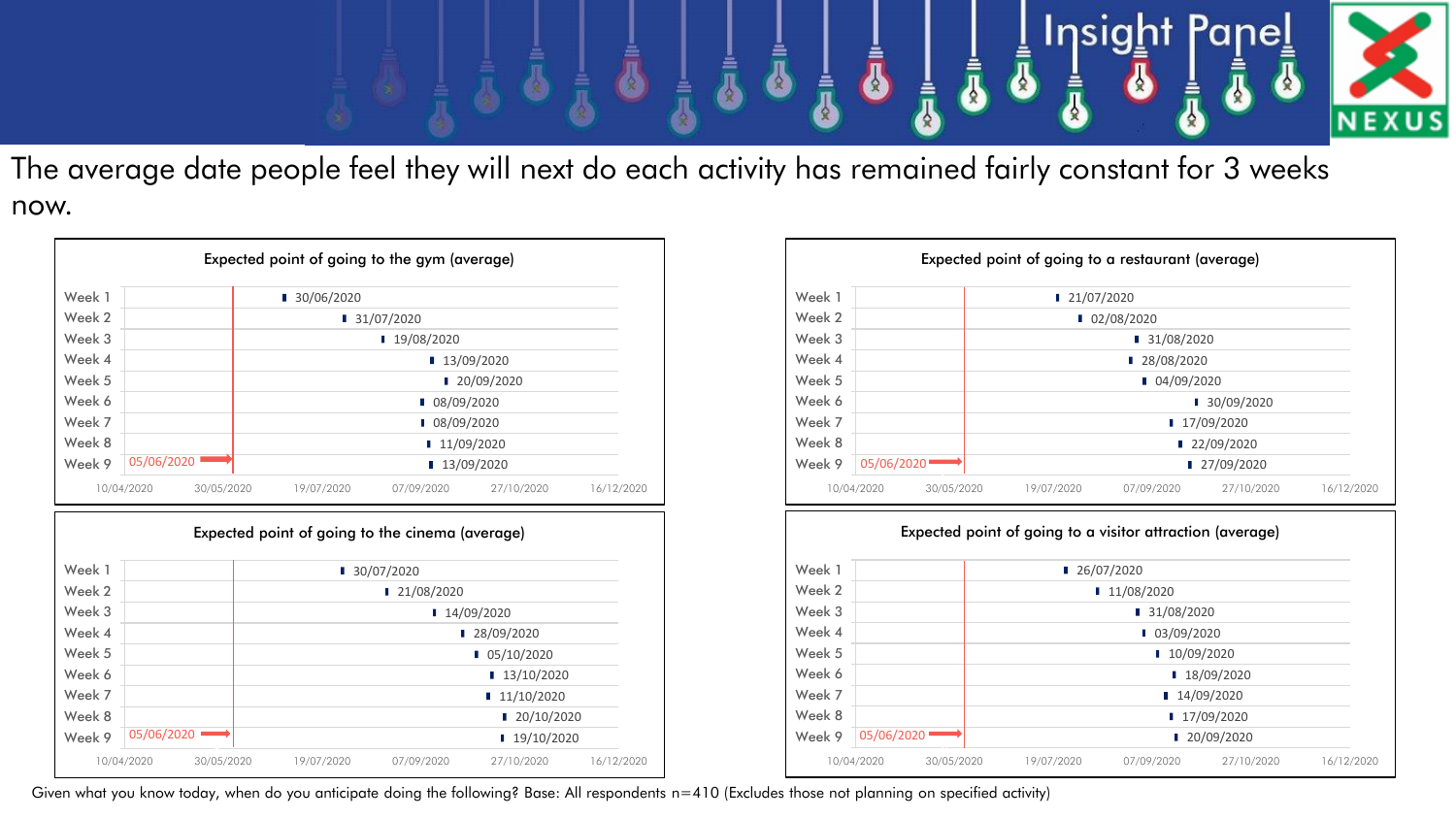

The lead time for booking a UK or overseas holiday remain fairly static this week, with booking international travel around 6 weeks behind booking a domestic holiday.

| Week 2<br>■ 29/08/2020<br>Week 3<br>$\blacksquare$ 01/10/2020<br>Week 4<br>■ 09/09/2020<br>Week 5<br>16/09/2020<br>Week 6<br>12/10/2020<br>Week 7<br>■ 28/09/2020<br>Week 8<br>$\blacksquare$ 04/10/2020<br>Week 9<br>05/06/2020<br>12/10/2020<br>10/04/2020<br>30/05/2020<br>19/07/2020<br>07/09/2020<br>27/10/2020<br>16/12/2020<br>Expected point of planning an overseas holiday (average)<br>Week 1<br>■ 20/09/2020<br>Week 2<br>$\blacksquare$ 27/09/2020<br>Week 3<br>■ 23/09/2020<br>Week 4<br>15/10/2020<br>Week 5<br>$\blacksquare$ 22/10/2020<br>Week 6<br>$\blacksquare$ 04/11/2020<br>Week 7<br>126/10/2020<br>Week 8<br>$\blacksquare$ 25/10/2020<br>Week 9<br>05/06/2020<br>$\blacksquare$ 01/11/2020 | Week 1 |  |  | ■ 26/08/2020 |  |  |  |  |  |  |
|----------------------------------------------------------------------------------------------------------------------------------------------------------------------------------------------------------------------------------------------------------------------------------------------------------------------------------------------------------------------------------------------------------------------------------------------------------------------------------------------------------------------------------------------------------------------------------------------------------------------------------------------------------------------------------------------------------------------|--------|--|--|--------------|--|--|--|--|--|--|
|                                                                                                                                                                                                                                                                                                                                                                                                                                                                                                                                                                                                                                                                                                                      |        |  |  |              |  |  |  |  |  |  |
|                                                                                                                                                                                                                                                                                                                                                                                                                                                                                                                                                                                                                                                                                                                      |        |  |  |              |  |  |  |  |  |  |
|                                                                                                                                                                                                                                                                                                                                                                                                                                                                                                                                                                                                                                                                                                                      |        |  |  |              |  |  |  |  |  |  |
|                                                                                                                                                                                                                                                                                                                                                                                                                                                                                                                                                                                                                                                                                                                      |        |  |  |              |  |  |  |  |  |  |
|                                                                                                                                                                                                                                                                                                                                                                                                                                                                                                                                                                                                                                                                                                                      |        |  |  |              |  |  |  |  |  |  |
|                                                                                                                                                                                                                                                                                                                                                                                                                                                                                                                                                                                                                                                                                                                      |        |  |  |              |  |  |  |  |  |  |
|                                                                                                                                                                                                                                                                                                                                                                                                                                                                                                                                                                                                                                                                                                                      |        |  |  |              |  |  |  |  |  |  |
|                                                                                                                                                                                                                                                                                                                                                                                                                                                                                                                                                                                                                                                                                                                      |        |  |  |              |  |  |  |  |  |  |
|                                                                                                                                                                                                                                                                                                                                                                                                                                                                                                                                                                                                                                                                                                                      |        |  |  |              |  |  |  |  |  |  |
|                                                                                                                                                                                                                                                                                                                                                                                                                                                                                                                                                                                                                                                                                                                      |        |  |  |              |  |  |  |  |  |  |
|                                                                                                                                                                                                                                                                                                                                                                                                                                                                                                                                                                                                                                                                                                                      |        |  |  |              |  |  |  |  |  |  |
|                                                                                                                                                                                                                                                                                                                                                                                                                                                                                                                                                                                                                                                                                                                      |        |  |  |              |  |  |  |  |  |  |
|                                                                                                                                                                                                                                                                                                                                                                                                                                                                                                                                                                                                                                                                                                                      |        |  |  |              |  |  |  |  |  |  |
|                                                                                                                                                                                                                                                                                                                                                                                                                                                                                                                                                                                                                                                                                                                      |        |  |  |              |  |  |  |  |  |  |
|                                                                                                                                                                                                                                                                                                                                                                                                                                                                                                                                                                                                                                                                                                                      |        |  |  |              |  |  |  |  |  |  |
|                                                                                                                                                                                                                                                                                                                                                                                                                                                                                                                                                                                                                                                                                                                      |        |  |  |              |  |  |  |  |  |  |
|                                                                                                                                                                                                                                                                                                                                                                                                                                                                                                                                                                                                                                                                                                                      |        |  |  |              |  |  |  |  |  |  |
|                                                                                                                                                                                                                                                                                                                                                                                                                                                                                                                                                                                                                                                                                                                      |        |  |  |              |  |  |  |  |  |  |

| Expected point of booking a UK holiday (average) |                          |              |                           |                           |            |  |  |  |
|--------------------------------------------------|--------------------------|--------------|---------------------------|---------------------------|------------|--|--|--|
| Week 1                                           |                          | ■ 25/08/2020 |                           |                           |            |  |  |  |
| Week 2                                           |                          |              | $\blacksquare$ 05/09/2020 |                           |            |  |  |  |
| Week 3                                           |                          |              | $\blacksquare$ 09/10/2020 |                           |            |  |  |  |
| Week 4                                           |                          |              | $\blacksquare$ 21/09/2020 |                           |            |  |  |  |
| Week 5                                           |                          |              |                           | 28/09/2020                |            |  |  |  |
| Week 6                                           |                          |              |                           | $\blacksquare$ 22/10/2020 |            |  |  |  |
| Week 7                                           |                          |              |                           | $\blacksquare$ 02/10/2020 |            |  |  |  |
| Week 8                                           |                          |              | 14/10/2020                |                           |            |  |  |  |
| Week 9                                           | 05/06/2020               |              |                           | $\blacksquare$ 15/10/2020 |            |  |  |  |
|                                                  | 10/04/2020<br>30/05/2020 | 19/07/2020   | 07/09/2020                | 27/10/2020                | 16/12/2020 |  |  |  |

# Expected point of booking an overseas holiday (average)

| Week 2 |                          |            |            | $\blacksquare$ 04/10/2020 |                           |
|--------|--------------------------|------------|------------|---------------------------|---------------------------|
| Week 3 |                          |            |            | 13/10/2020                |                           |
| Week 4 |                          |            |            | $\blacksquare$ 28/10/2020 |                           |
| Week 5 |                          |            |            |                           | $\blacksquare$ 04/11/2020 |
| Week 6 |                          |            |            |                           | 130/11/2020               |
| Week 7 |                          |            |            |                           | 12/11/2020                |
| Week 8 |                          |            |            |                           | $\blacksquare$ 25/11/2020 |
| Week 9 | 05/06/2020               |            |            |                           | $\blacksquare$ 22/11/2020 |
|        | 10/04/2020<br>30/05/2020 | 19/07/2020 | 07/09/2020 | 27/10/2020                | 16/12/2020                |
|        |                          |            |            |                           |                           |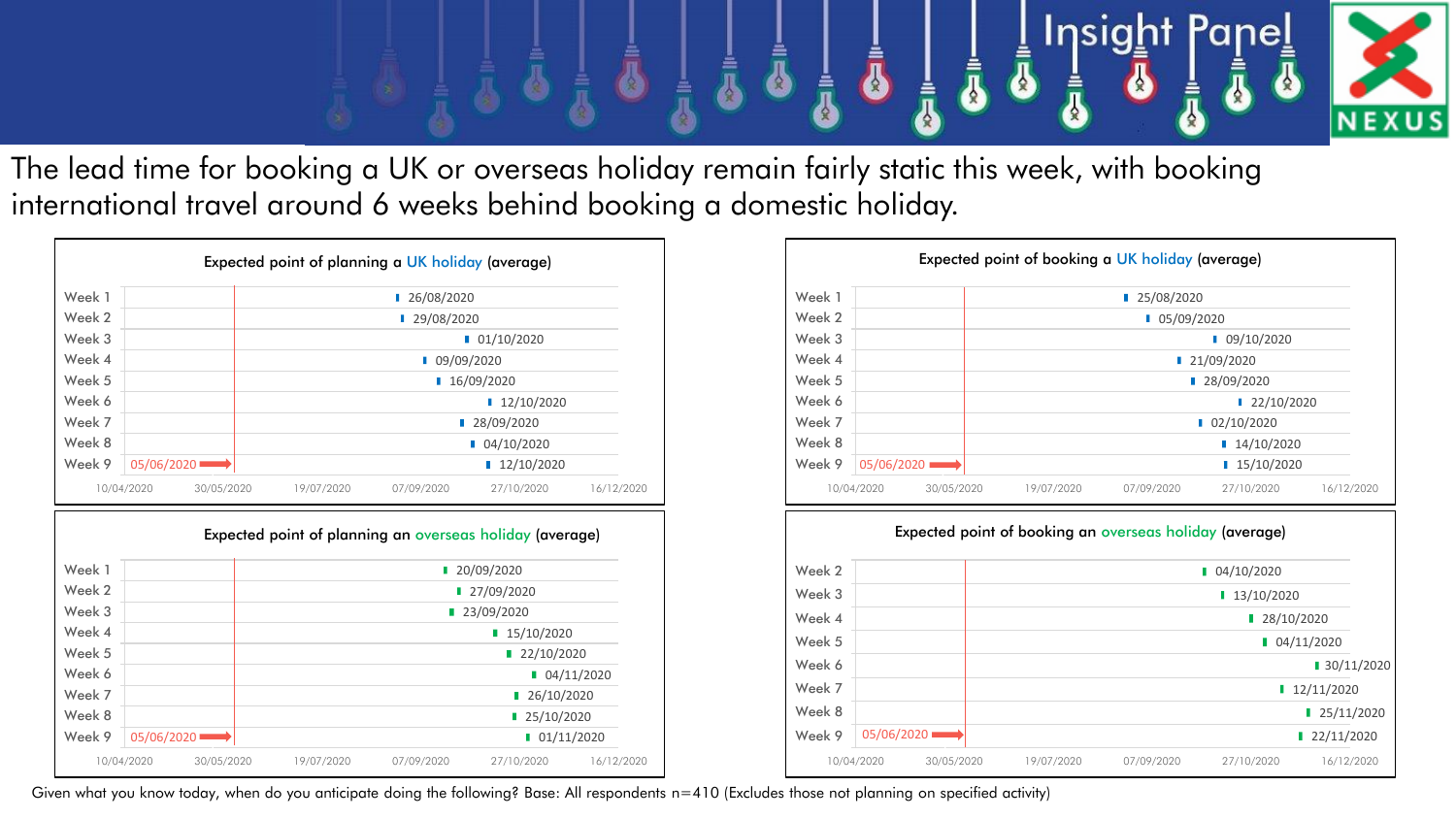

Measures to control social distancing are three out of the top five conditions that need to be met for people to consider travelling on the Metro.

% of people that want conditions met before considering travel on the Metro



Which conditions would need to be met before you personally would consider travelling on the Metro? (tick all that apply) Base: All respondents n=363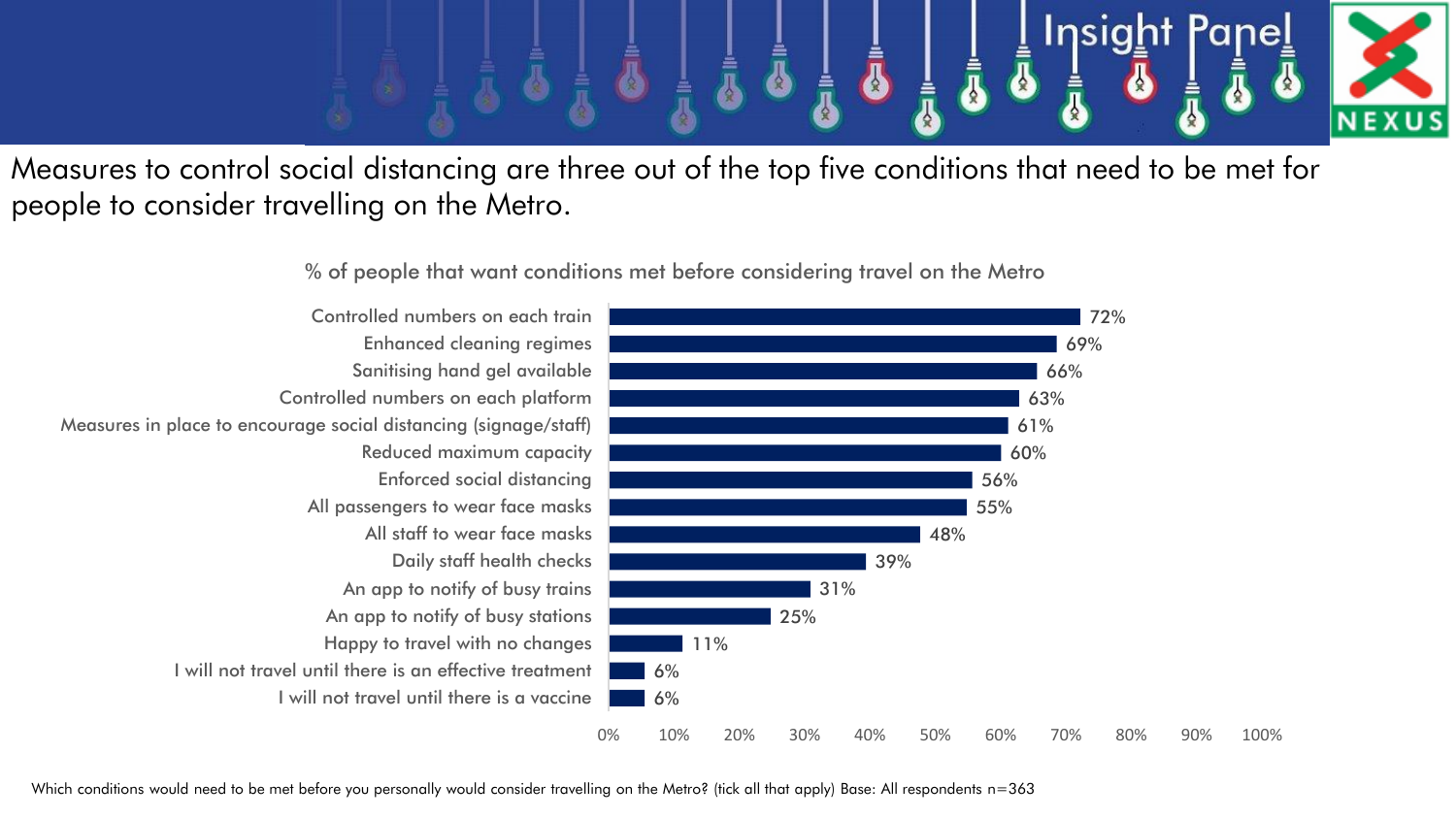

There has been a small rise in respondents feeling that social distancing rules will become more strict in the next 6 months related to the increase in people thinking the worst is yet to come.



Given what you know today, how do you think social distancing rules will change? Base: All respondents n=411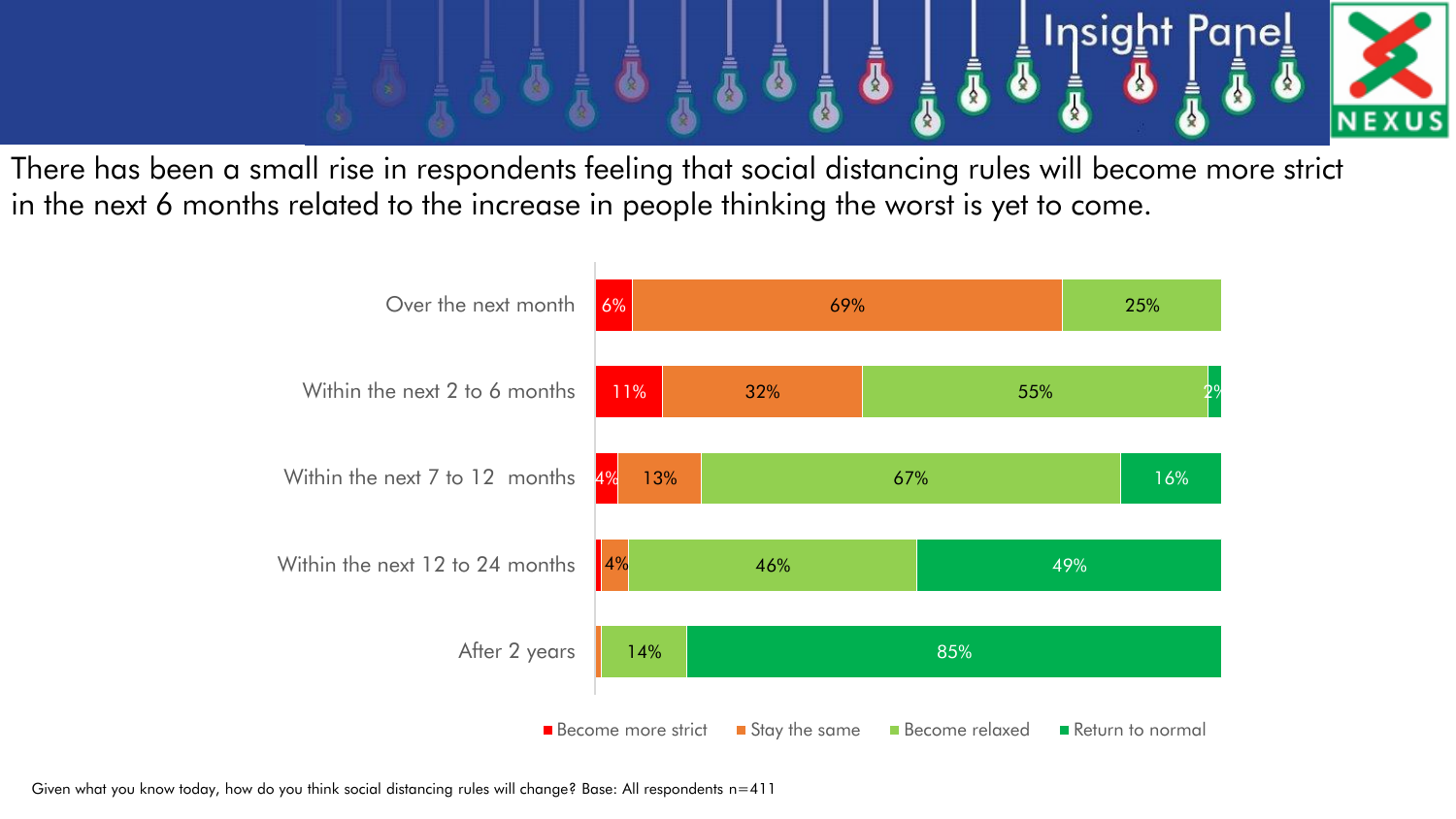

When things return to normal there appears to be a move from brick to click, with less high street shopping and more on-line shopping with impacts on the recovery of local economies.



When the current situation is over and things return to normal, do you expect to do any more or less of the following compared to before Covid-19? Base: All respondents n=407 (N/A excluded)